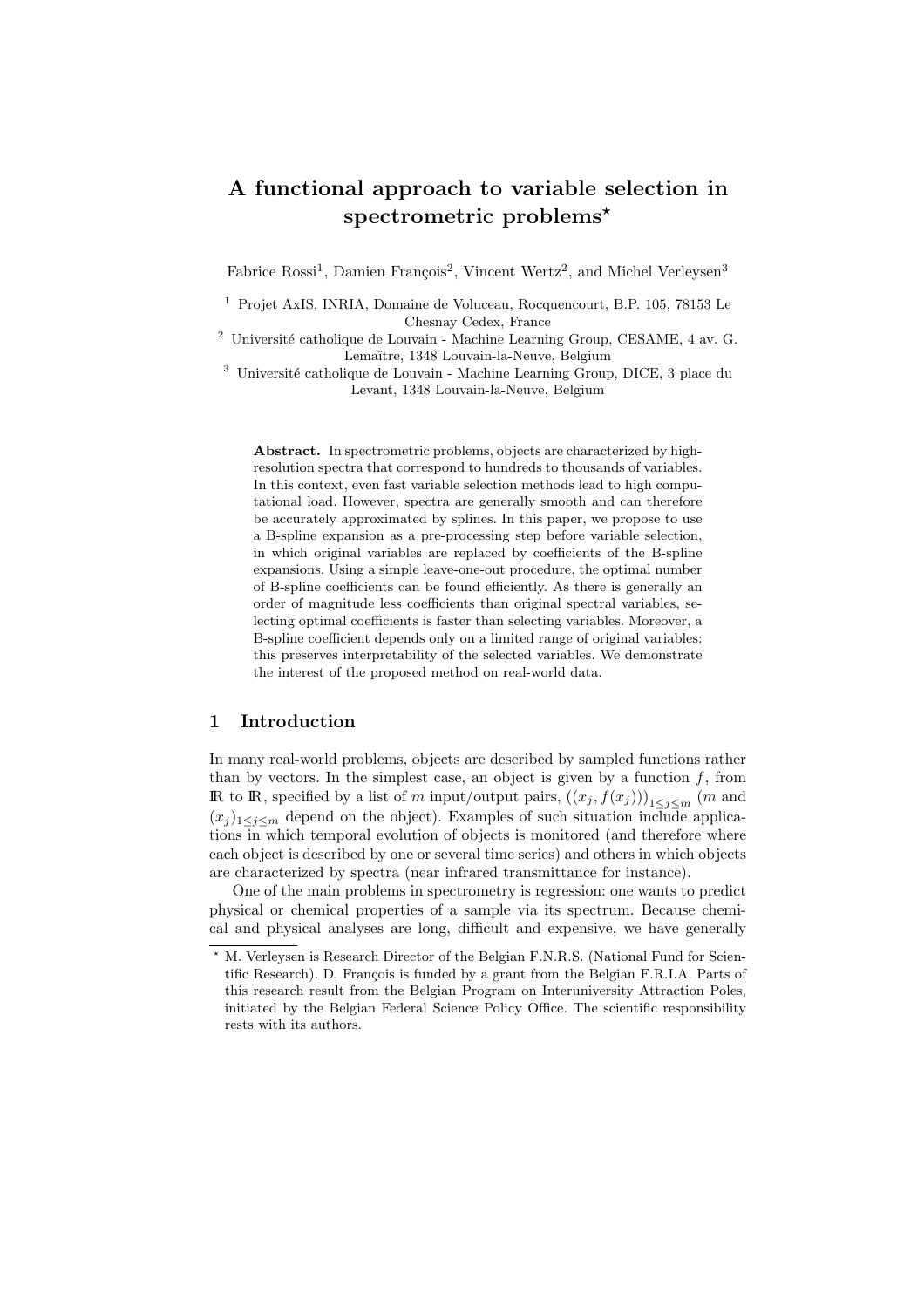a low number of examples, typically a few hundreds. On the contrary, spectra are generally sampled at a high resolution, up to thousands of wavelengths per spectrum. It is therefore quite common to have more sampling points (spectral variables) than spectra.

As the sampling is generally fixed (i.e. m and  $(x_j)_{1\leq j\leq m}$  are fixed for the whole data set), each spectrum can be considered as a high-dimensional vector. However, because of the low number of spectra, even simple linear methods are difficult to apply directly to many spectrometric problems. In practice, the standard solution is to rely on dimension reduction methods coupled with linear regression, mainly Principal Component Regression (PCR) and Partial Least Squares Regression (PLSR). PCR for instance consists in a simple linear model constructed on a few Principal Components of the original data. PLSR consists in finding linear projections that have maximum correlation with the target variable; a linear regression is then built on the projected coordinates. While those methods give generally satisfactory results, they are unfortunately difficult to interpret: the linear model is constructed on projected features whose dependency to the original spectral variables, albeit linear, can be quite complex. In general, one cannot determine from the model which spectral range is useful for the regression problem under focus. Moreover, PCR and PLSR are intrinsically limited by their linear nature.

Another solution consists in using variable selection methods to keep only a small number of the original spectral variables and then to build a nonlinear model on those data [1–3]. When a small number of spectral variables are selected, this approach both avoids overfitting and eases interpretation. Even if the processing of the selected variables is nonlinear, the model emphasizes generally the dependency of the target variable to a small number of original spectral variables. However, those methods suffer from two problems. They are generally quite slow, even when filter selection methods are used (i.e., when the relevance of a group of variables is estimated via a simpler model than the nonlinear model). Moreover, while filter methods tend to be less sensitive to overfitting than the nonlinear models used for the second part of the analysis, they nevertheless face the difficulty of dealing with high-dimensional data and can select redundant or useless variables.

This paper proposes to use a functional representation approach as a preprocessing step before variable selection for regression problems. The main idea is to leverage the functional nature of spectra to replace high-resolution representations by a low number of variables that keep almost all the original information and still allow one to assess the importance of some wavelength ranges in the regression task. This prior reduction of the data dimensionality eases the variable selection both in terms of computational requirement and in terms of statistical significance.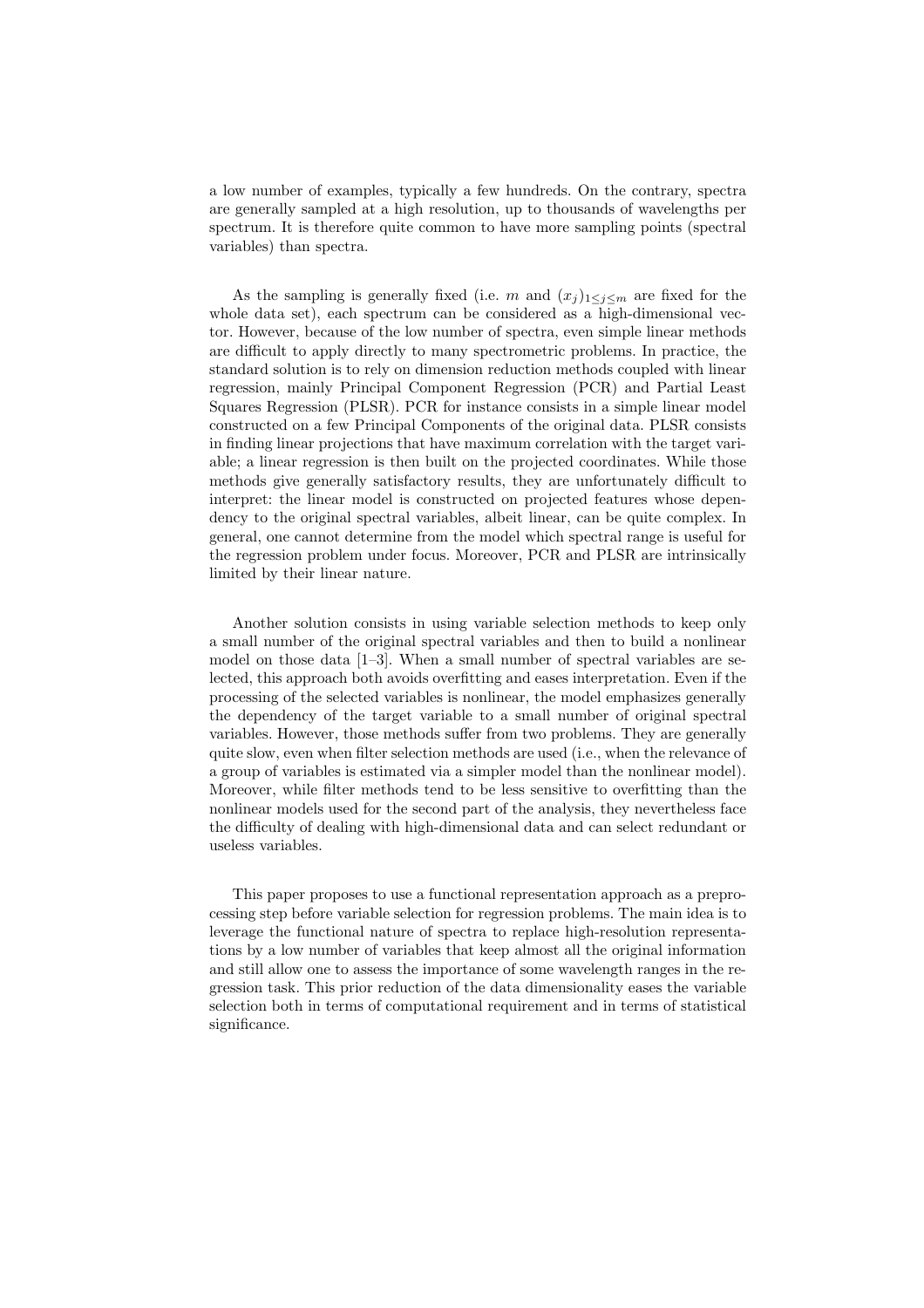# 2 Functional Data Analysis

The idea is this paper is based on the concepts of Functional Data Analysis (FDA [4]). The main idea of FDA is to adapt standard data analysis methods such that they make explicit use of the functional aspect of their inputs. There are two standard approaches in FDA: regularization and filtering.

The regularization approach addresses the overfitting problem via complexity control. Let us consider for example the problem of linear regression on functional data. In a theoretical and perfect setting, we have a random variable  $X$  with values in  $L^2$  (the Hilbert space of square integrable functions from  $\mathbb R$  to  $\mathbb R$ ) and a target random variable  $Y$  with values in  $\mathbb{R}$ . The functional linear model is given by  $Y = \langle h, X \rangle$ , where  $\langle \cdot, \cdot \rangle$  denotes the inner product in  $L^2$ , i.e.

$$
Y = \int hX \mathrm{d}\lambda.
$$

Finding h via observations, i.e. via realizations of the pair  $(X, Y)$ , is difficult: because of the infinite dimension of  $L^2$ , the problem is ill-posed. It has generally an infinite number of solutions and they are difficult to estimate. The problem is solved by looking for smooth candidates for the function  $h$ , for instance twice differentiable functions with minimal curvature, see e.g. [5, 6]. This can be considered as a functional version of the standard ridge regression [7]. The regularization approach has been applied to other data analysis problems, such as Principal Component Analysis [8]. As shown in [9] in the case of discriminant analysis, when the data are sampled functions, ridge regularization leads to worse solutions than a functional regularization.

In the filtering approach, each list of input/output pairs is considered as a function approximation problem for which a simple truncated basis solution is chosen: the list  $((x_j, f(x_j)))_{1 \leq j \leq m}$  is replaced by the vector  $(u_1, \ldots, u_p)$  obtained as the minimizer of

$$
\sum_{j=1}^{m} \left( f(x_j) - \sum_{k=1}^{p} u_k \phi_k(x_j) \right)^2,
$$

i.e., the square reconstruction error of f by the basis functions  $(\phi_k)_{1 \leq k \leq p}$ . Filtering can therefore be considered as a preprocessing step in which functional data are consistently transformed into vector data. It has been used as a simple way to adapt many data analysis methods to functional data, see for instance [10] for linear regression, [11, 12] for Multi-Layer Perceptrons and Radial Basis Function Networks, [13] for k-nearest neighbors and [14] for Support Vector Machines.

# 3 B-spline representation

## 3.1 B-splines

Obviously, the filtering approach of FDA can be used to reduce the dimensionality of spectra: one can freely choose  $p$  (the number of basis functions) and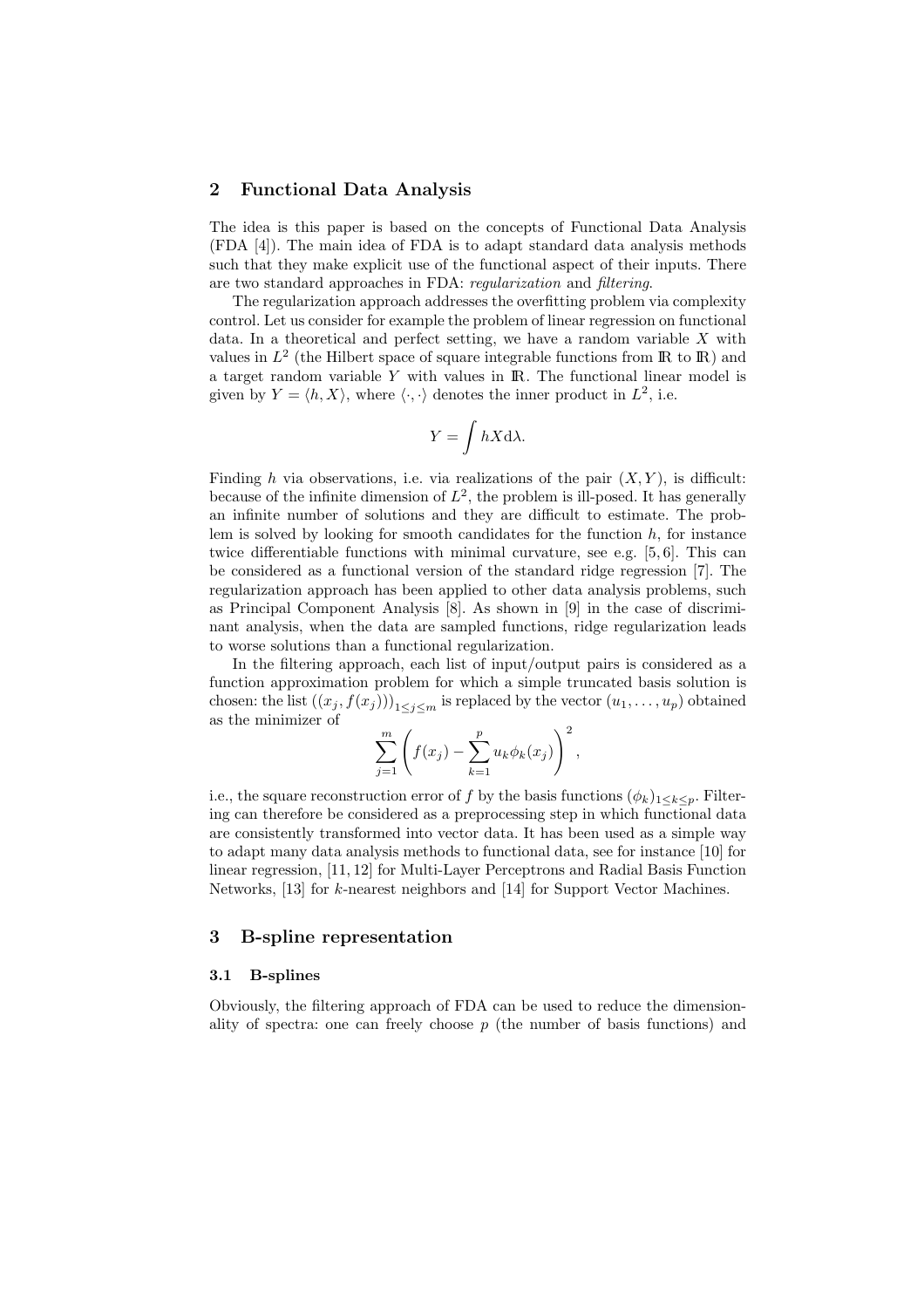therefore greatly reduce the number of spectral variables. In fact, this idea of using function representation for spectra has been used in the field of chemometrics since [15]. The idea of this early work was to compress the spectra in order to speed up linear methods (PCR and PLSR for instance). We use the same idea to speed up variable selection. As in [16, 17] we use B-splines, however, our additional motivation is the locality of B-splines, that allows us to maintain interpretability.

Let us consider an interval [a, b] and p sub-intervals, defined by the  $p + 1$ values,  $t_0, \ldots, t_p$ , called knots, such that  $t_j < t_{j+1}$ ,  $t_0 = a$  and  $t_p = b$ . We recall that splines of order d are  $C^{d-2}$  piecewise polynomial functions given by a polynomial of degree  $d-1$  on each interval  $[t_j, t_{j+1}]$  (the last interval is  $[t_{p-1}, t_p]$ ). The vector space of such functions has a basis of  $p-1+d$  B-splines,  $B_1^d, \ldots, B_{p-1+d}^d$  (see [18] for details).

We consider n spectra,  $(s_i)_{1\leq i\leq n}$  which are functions from IR to IR, observed at m wavelengths,  $(w_j)_{1 \leq j \leq m}$ . We denote a the smallest wavelength and b the largest. Given  $p+1$  knots as above, we associate to a spectrum  $s_i$  the coordinates  $c(s_i)$  of its best approximation by a spline of order d on the associated B-spline basis. The proposed method consists in replacing the  $m$  original variables by the  $p - d + 1$  B-spline coordinates.

Those coordinates are the solution of the standard least square optimization problem:

$$
\mathbf{c}(s_i) = \arg \min_{\mathbf{c} \in \mathbb{R}^{p-1+d}} \sum_{j=1}^m \left( s_i(w_j) - \sum_{k=1}^{p-1+d} c_k B_k^d(w_j) \right)^2.
$$
 (1)

This quadratic problem leads to a linear solution, i.e. there is a  $(p-1+d) \times m$ matrix R, that depends only on d, p and  $(w_i)_{1 \leq i \leq m}$ , such that

$$
\mathbf{c}(s_i) = R\mathbf{s}_i,\tag{2}
$$

where  $s_i$  denotes the vector representation of  $s_i$ , i.e.  $s_i = (s_i(w_1), \ldots, s_i(w_m))$ .

#### 3.2 Interpretability

Of course, this type of linear relationship applies to any filtering approach that consists in projecting the considered functions on the sub-vector space spanned by some well-chosen basis functions. An interesting and quite specific aspect of B-splines however it that  $R$  is approximately localized. Let us consider more precisely the case of a single spectrum s. The coordinates of its projection are given by:

$$
c(s_i)_l = \sum_{j=1}^m R_{lj} s_i(w_j).
$$

A remarkable property of B-splines is that most coefficients in  $R$  have a very small magnitude. In practice, this means that the value of a new variable depends only on some of the original variables. Moreover, dependencies are localized: the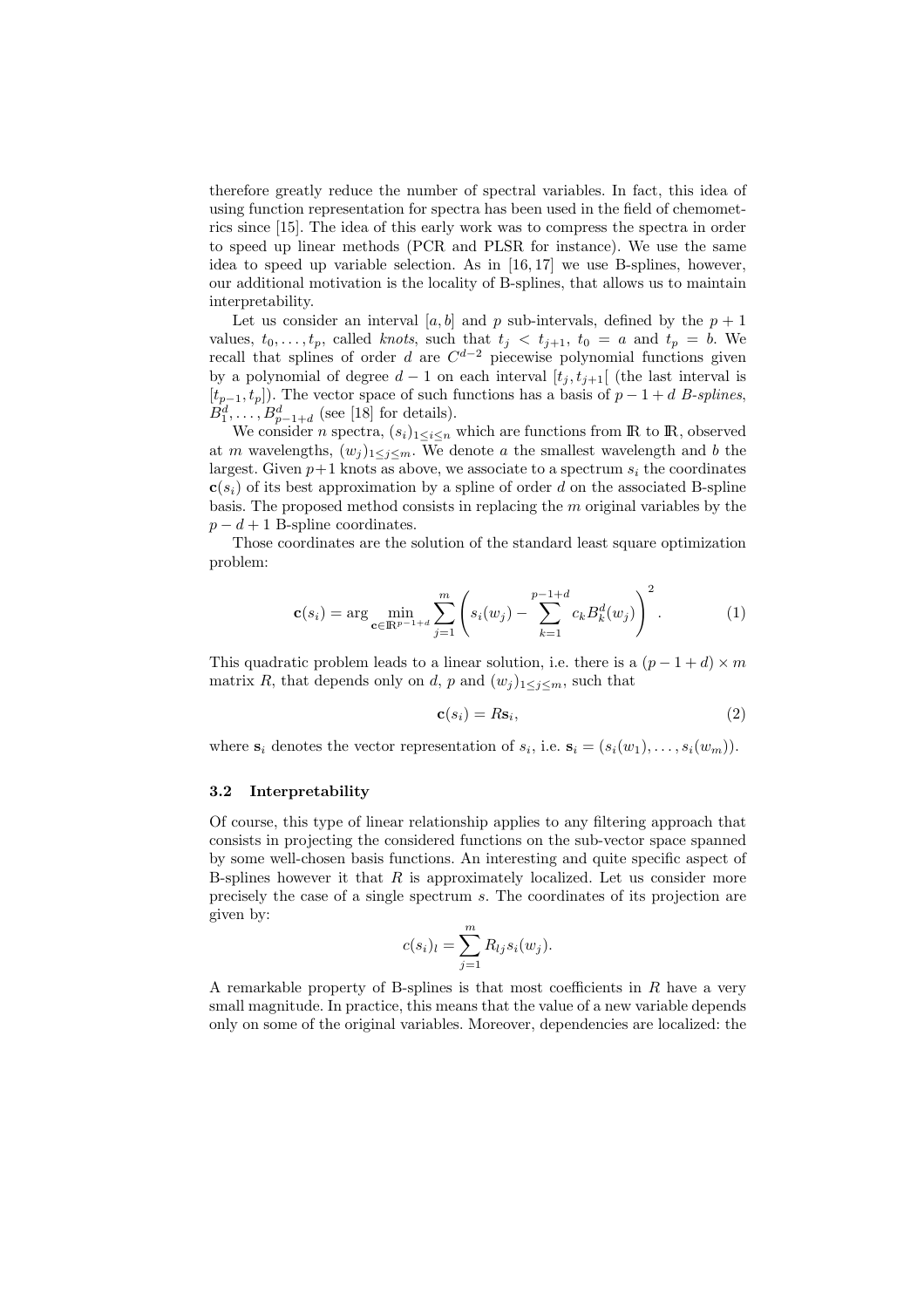

Fig. 1. Graphical representation of  $R_{65,k}$  for splines of order 5 with 155 B-splines calculated for 1050 original spectral variables

coordinate of  $s_i$  on the B-spline  $B_k^d$  depends only on a sub-interval of the original wavelength interval  $[a, b]$ , as shown on an example in Figure 1.

In theory, values in  $R$  are nonzero because when we construct an orthogonal basis of the space of splines of order  $d$ , the functions of this basis do not have a smaller support than interval  $[a, b]$ . Compactly supported wavelet bases [19] provide alternative solutions in which some lines of R have actual zero entries. However, in this case, the low-resolution wavelet spans the full original interval and therefore some lines of  $R$  do not have any negligible coefficient. Up to a small approximation, B-splines offer on the contrary a localized basis.

In practice, a wavelength range can be associated to each new variable  $c(s)$ , If we assume the list of wavelengths  $(w_j)_{1 \leq j \leq m}$  to be in increasing order, and given a precision ratio  $\epsilon > 0$ , the indexes of the bounds of the interval are

$$
l_i = \max\left\{1 \le j \le m \left|\max_{1 \le k < j} |R_{ik}| < \epsilon \max_{1 \le k \le m} |R_{ik}|\right\},\right\} \tag{3}
$$

$$
u_i = \min\left\{1 \le j \le m \left| \max_{j < k \le m} |R_{ik}| < \epsilon \max_{1 \le k \le m} |R_{ik}| \right\},\right\} \tag{4}
$$

with the convention that  $\max_{1 \leq k \leq 1} |R_{ik}| = \max_{m \leq k \leq m} |R_{ik}| = 0$ . The lower bound  $w_{l_i}$  corresponds to the largest index j such that all coefficients  $R_{ik}$  for  $k < j$  are smaller than  $\epsilon$  times the maximal coefficient. The upper bound  $w_{u_i}$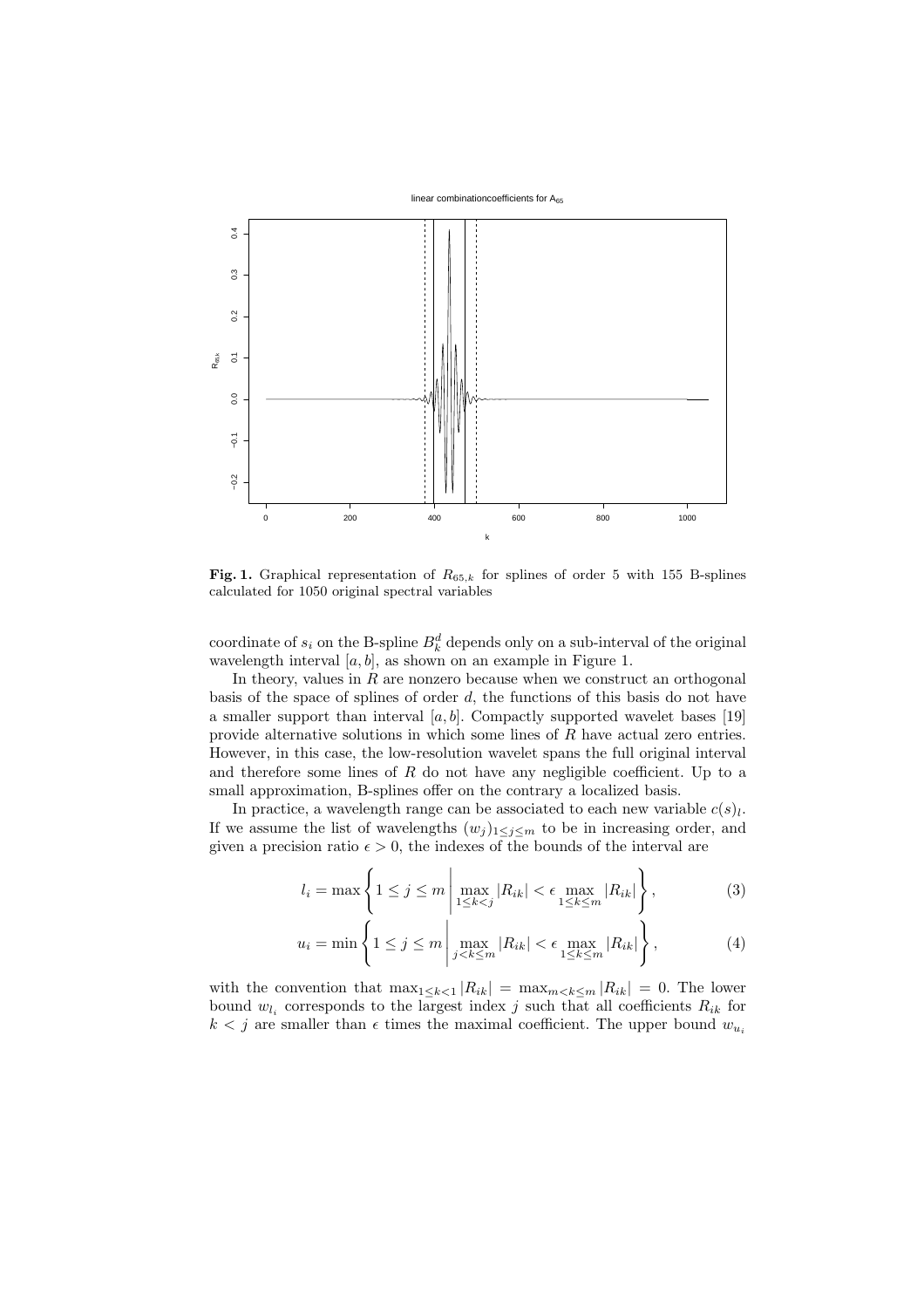is defined in a symmetric way. Figure 1 displays two wavelength intervals: the vertical solid lines give the bounds of the interval calculated for  $\epsilon = 0.05$  and the dashed lines correspond to  $\epsilon = 0.01$ .

## 3.3 Optimal B-splines basis

Obviously, the quality of the new variables depends both on  $d$  and on  $p$ . For instance  $d = 1$  corresponds to a piecewise constant approximation that has generally a low quality. In order to compare possible choices for  $d$  and  $p$ , we use the leave-one-out error estimate described in [11]. This estimate is based only on the spectra themselves and does not take into account the regression task. It can be implemented very efficiently : for a single spectrum, the cost is  $O(p^2 + pm)$ . Moreover, because most of the calculation does not depend on the spectrum, the cost for n spectra is  $O(p^2 + pmn)$ . It should be noted that in spectrometric applications, spectra do not exhibit very strong differences and it is therefore possible to select the optimal basis by using only a small subset of the original data set.

# 4 Experimental results

### 4.1 Methodology

In this section we apply the general idea of using a B-spline representation to a spectrometric regression problem. The actual method consists in the following steps:

- 1. Extraction of the B-spline coefficients for each spectrum. The number and the order of the B-splines is chosen by the leave-one-out error estimate.
- 2. Selection of the B-spline coefficients through mutual information (MI) maximization with a forward-backward search (as in [3]). Any other variable selection method could be used.
- 3. Calculation of the wavelength ranges associated to the selected variables, as explained in Section 3.2, with  $\epsilon = 0.01$ .
- 4. Construction of a nonlinear model (Radial Basis Function Network, RBFN) on the coefficient selected by the previous step. The meta-parameters of the RBFN are chosen by a 3-fold cross validation technique.

In order to assess the performances of the proposed method, its results are compared to the performances of linear models namely a principal component regression (PCR) and a partial least square regression (PLSR). The numbers of components in the PLSR and in the PCR model are chosen with the same 3-fold cross-validation method used to choose the meta-parameters of the nonlinear model. To motivate the use of a nonlinear model, we also include the results of a standard linear regression (LR) built on the selected variables.

The comparison of the models is done according to the Normalized Mean Square Error (NMSE) they reach on an independent test set.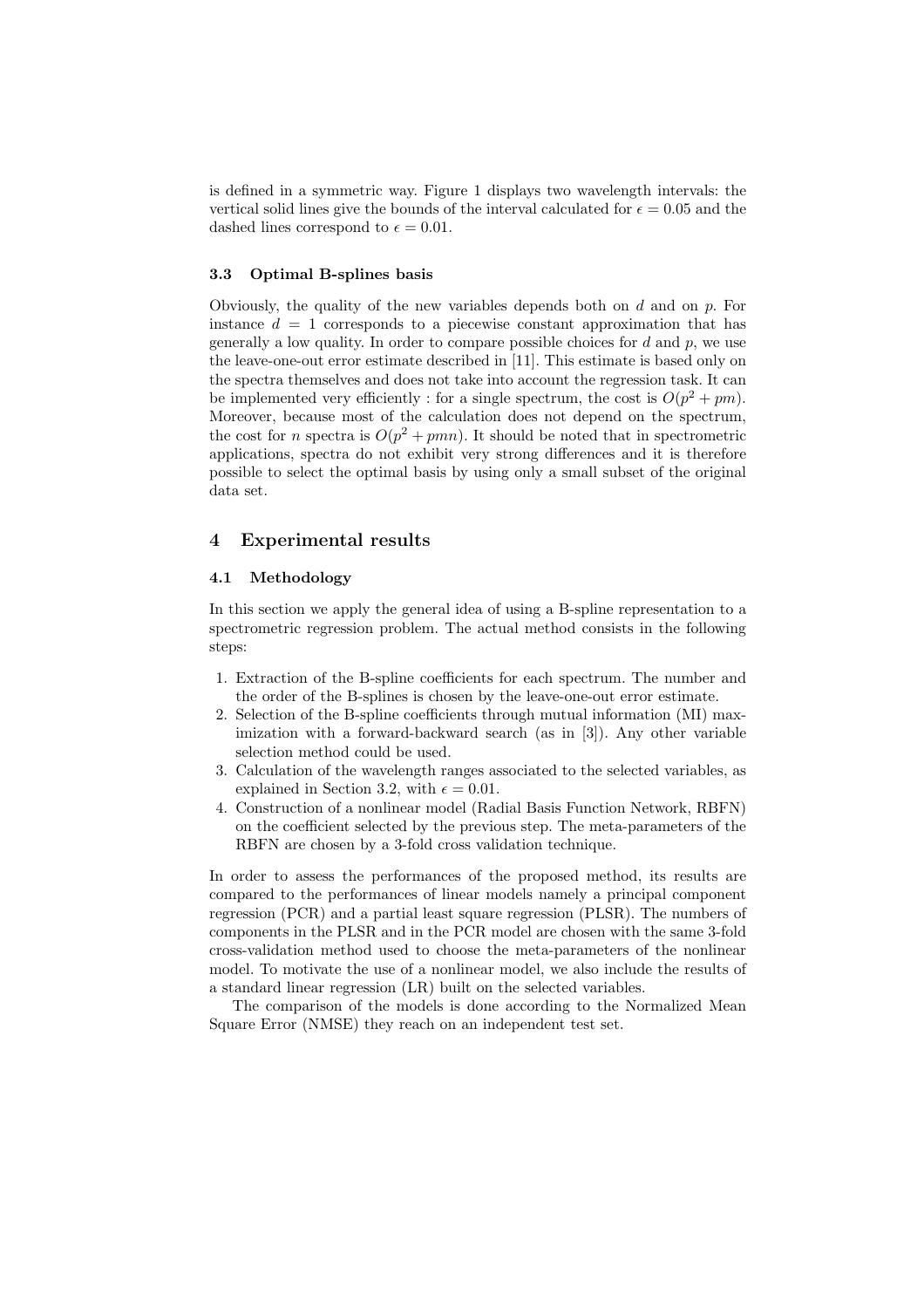Finally, we use for comparison a simple method to extract the wavelengths that play a significant role in the prediction of the target variable by the best linear model obtained with PCR or PLSR. The output of such a model can be written

$$
y = \alpha_0 + \sum_{j=1}^{m} \alpha_i X(w_j), \tag{5}
$$

where  $X(w_i)$  is a scaled version of the original input variable  $s(w_i)$  (i.e.,  $X(w_i)$ ) has zero mean and unit variance). As in section 3.2, we consider that wavelength  $w_j$  is important if  $|\alpha_j| > \epsilon \max_{1 \leq l \leq m} |\alpha_l|$ .

#### 4.2 Results

We use the data set from the software contest organized at the International Display Research Conference held in 1998. It consists of scans and chemistry gathered from fescue grass (Festuca elatior ). The grass was bred on soil medium with several nitrogen fertilization levels. The aim of the experiments was to try to find the optimum fertilization level to maximize production and to minimize the consequences on the environment. In this context, the problem to address is the following: can NIR spectrometry measure the nitrogen content of the plants?

Although the scans were performed on both wet and dry grass samples, we only consider wet samples here (i.e., the scans were performed directly after harvesting). The dataset contains 141 spectra discretized to 1050 different wavelengths, from 400nm to 2498nm. The nitrogen level goes from 0.8 to 1.7 approximately. The data can be obtained from the Analytical Spectroscopy Research Group of the University of Kentucky<sup>4</sup>.

We have split randomly the dataset into a test set containing 36 spectra and a training set with the remaining 105 spectra. The random split has been done in a way that preserve roughly the distribution of the target variable (the nitrogen level).

The leave-one-out error calculation leads to the selection of an optimal basis of 155 B-splines of order 5 (the optimal number of B-splines is chosen in [50, 500]) and achieves therefore a good compression ratio. The forward-backward mutual information procedure selects ten coordinates. Both phases take a few minutes on a personal computer, whereas the same variable selection procedure would have taken several hours on the original variables.

The results on the test set (NMSE) for the studied methods are given in Table 1. The 10 variables selected by maximizing the mutual information cannot be used to construct a linear model with performances comparable to the ones of the optimal linear models. The nonlinear model constructed on those variables has clearly the best performances.

While the mutual information maximization leads to the selection of 10 variables, they are calculated using only three intervals of the original wavelength range: [400, 816], [874, 1118] and [2002, 2478]. Figure 2 represents the normalized

 $^4$  http://kerouac.pharm.uky.edu/asrg/cnirs/shoot\_out\_1998/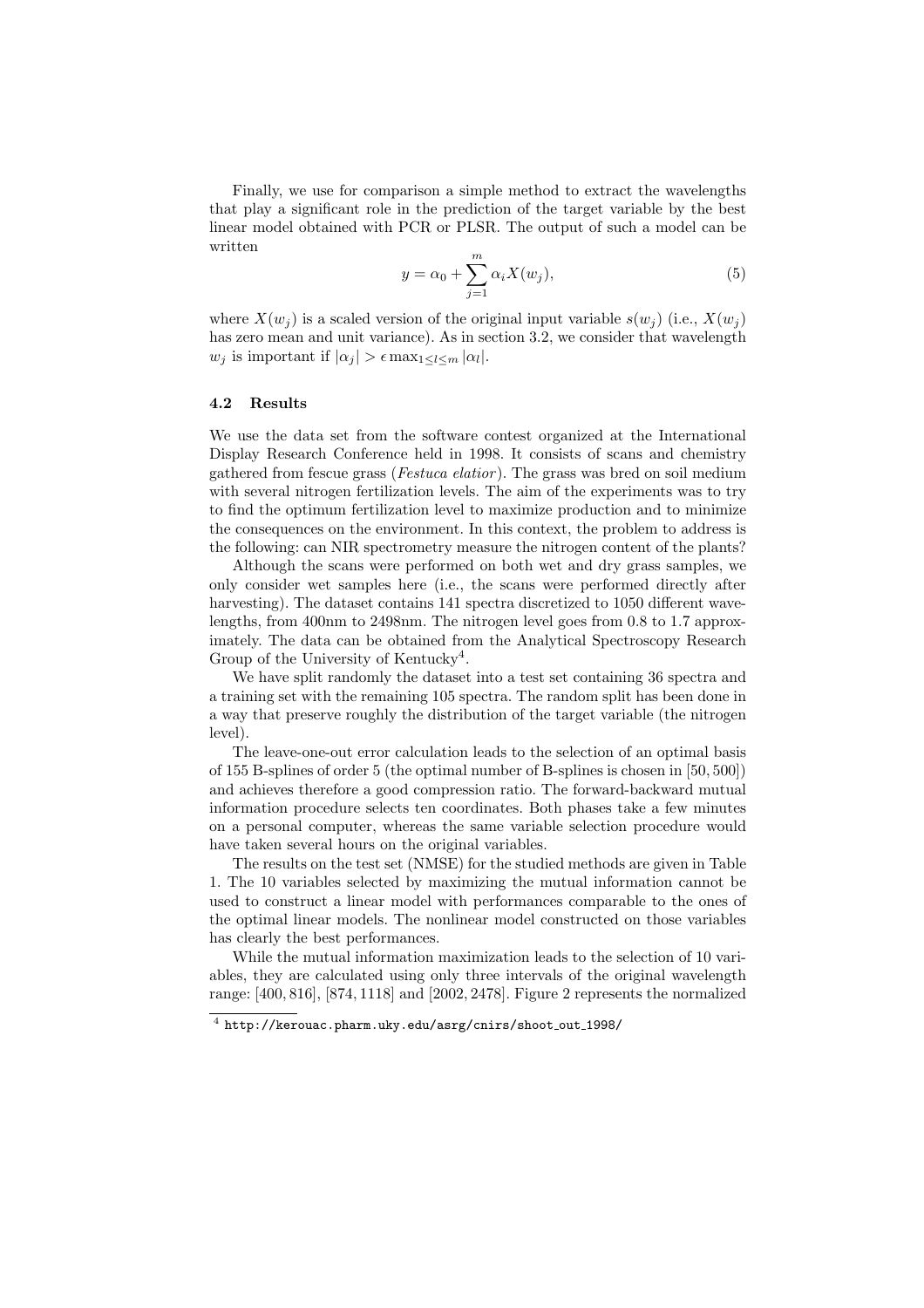Table 1. Normalized mean square error on the test set for the nitrogen content prediction problem

| Method      |    | Variables NMSE (test) |
|-------------|----|-----------------------|
| PCR.        | 10 | $1.5710^{-1}$         |
| PLSR.       | 9  | $1.5110^{-1}$         |
| $MI + RBFN$ | 10 | $1.2110^{-1}$         |
| $MI + LR$   | 10 | $2.5910^{-1}$         |

coefficients used to compute the new variables. It appears clearly that only some original wavelengths are used.



Fig. 2. Normalized absolute value of the coefficients used to compute the selected variables from the original spectral variables

It is not possible to select a few wavelength ranges from the linear model induced by the PLSR: only 17 weights out of 1050 are smaller than  $\epsilon = 0.01$ times the higher one in this linear model. As illustrated by Figure 3, the PLSR uses almost the full wavelength range.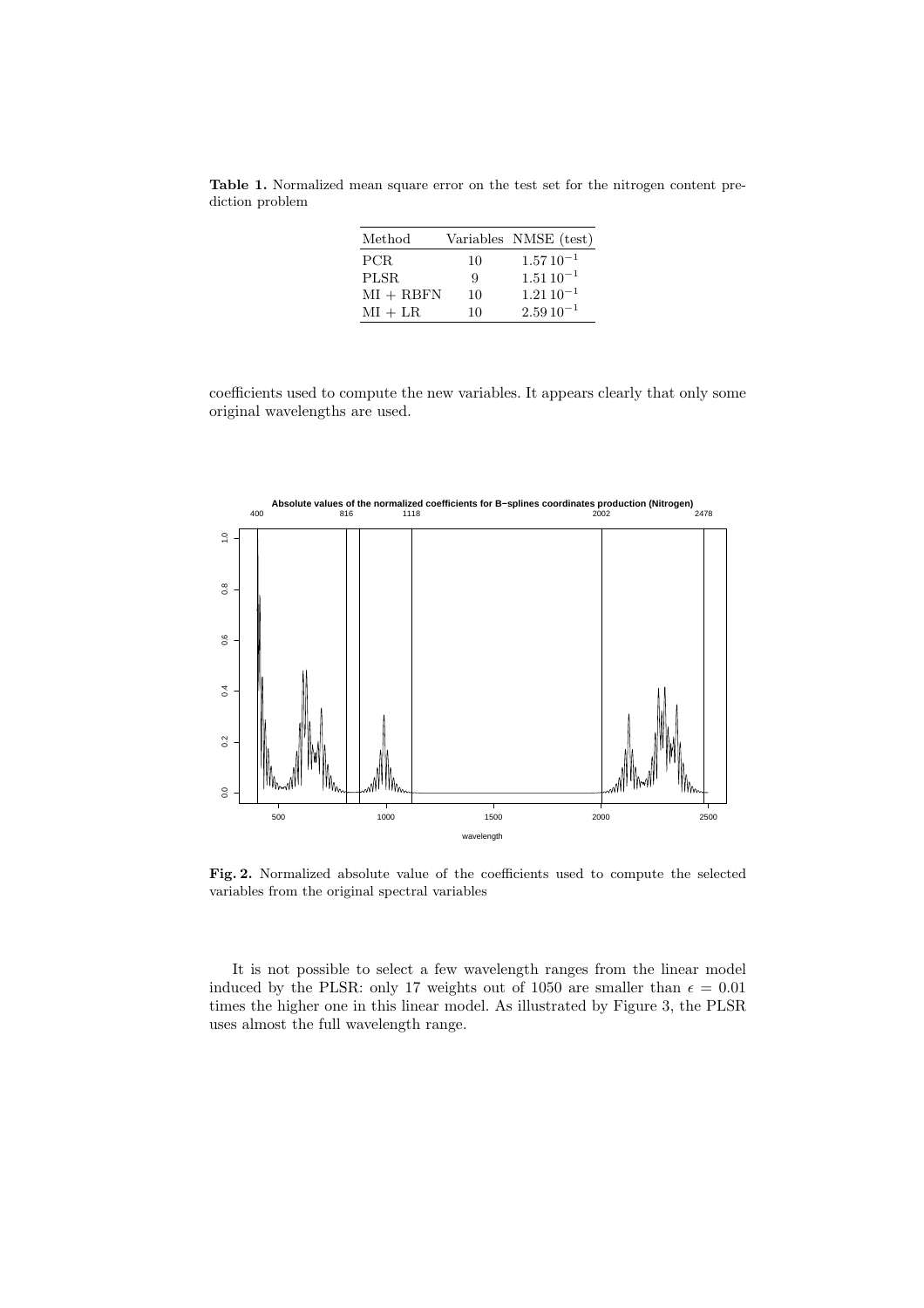

Fig. 3. Normalized absolute values of the coefficients of the linear model induced by PLSR

# 5 Conclusion

This paper proposes a simple and generic approach for variable selection in spectrometric regression problems. The method is based on the standard filtering approach of Functional Data Analysis: the original spectral variables are replaced by coordinates of the corresponding functions on a B-spline basis. The new variables are still interpretable as each of them depends only on a limited sub-range of the original wavelength interval. The optimal basis is selected by a fast leaveone-out procedure. The prior reduction of the number of variables allows one to use time consuming variable selection methods such as the forward-backward mutual information maximization used in the present paper. The performances obtained on a real-world benchmark are very good. Constructing the full regression model takes a few minutes, compared to several hours that would be needed to run the chosen variable selection procedure on the original spectral variables. On the chosen benchmark, the obtained model outperforms linear models. While these linear techniques are faster, they induce complex dependencies between the target variable and almost all considered wavelengths, and provide therefore no insight on the data. On the contrary, the selected variables are based on only 3 interpretable sub-intervals of the initial wavelength range.